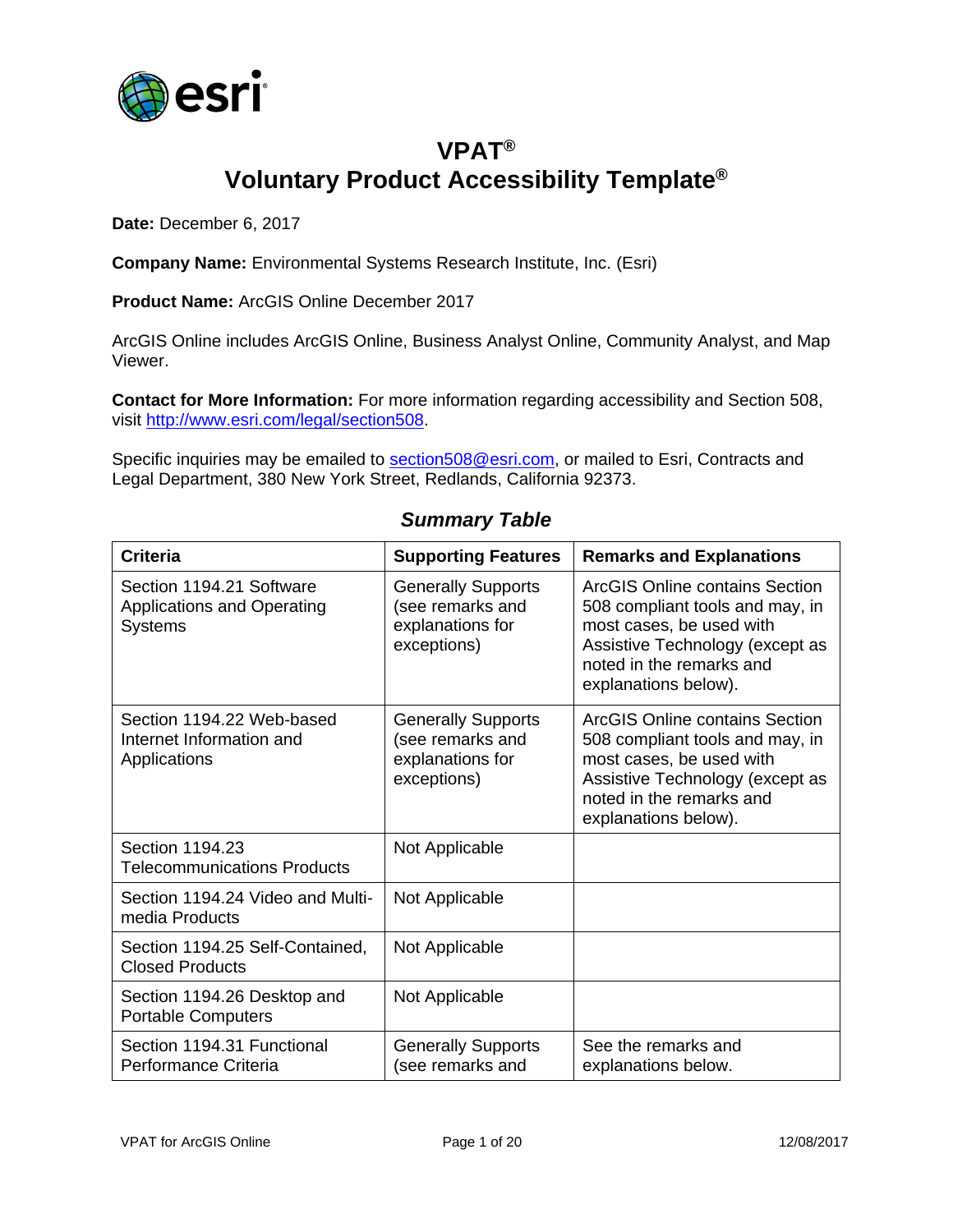|                                                           | explanations for<br>exceptions) |                                            |
|-----------------------------------------------------------|---------------------------------|--------------------------------------------|
| Section 1194.41 Information,<br>Documentation and Support | <b>Supports</b>                 | See the remarks and<br>explanations below. |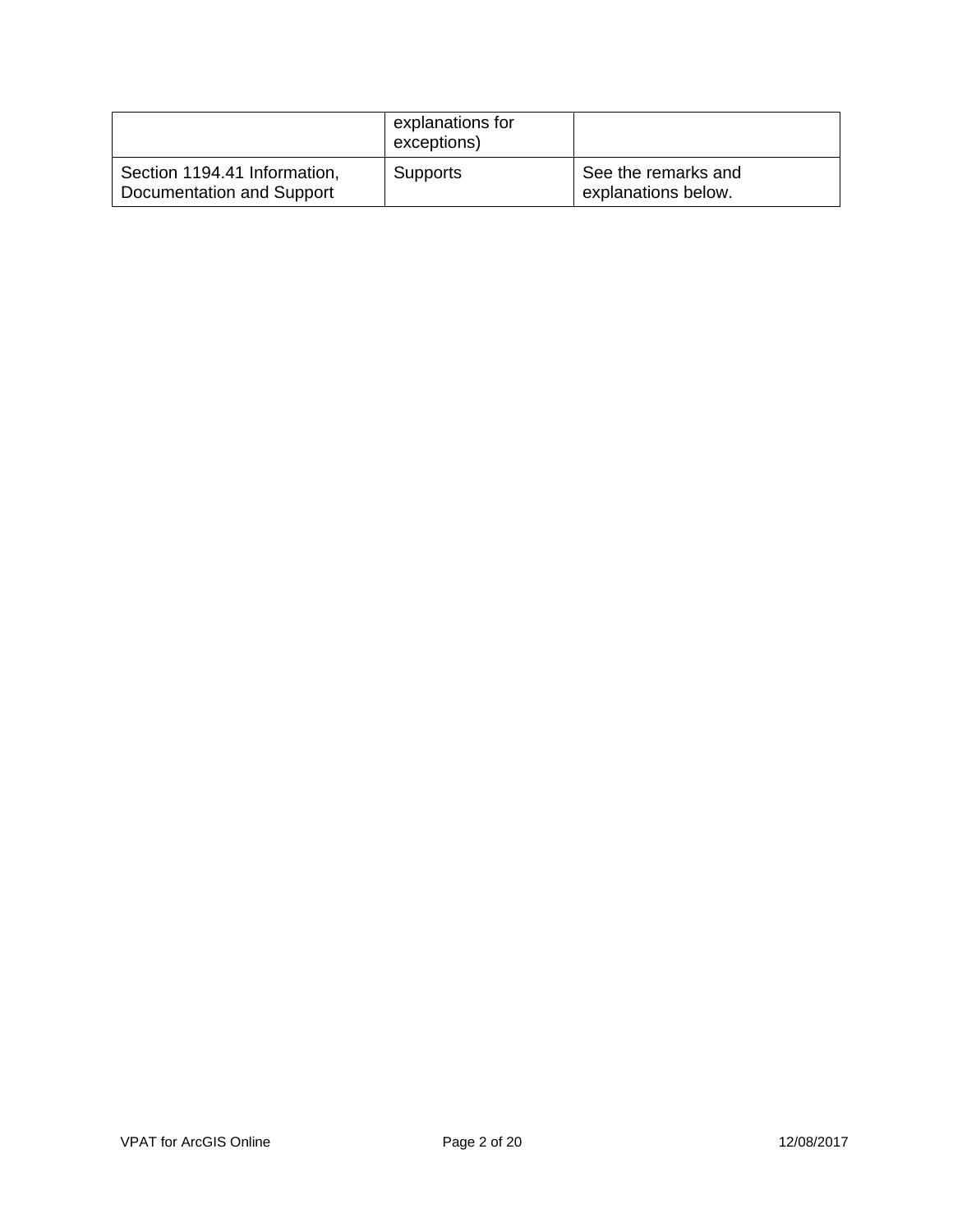| <b>Criteria</b>                                                                                                                                                                                                                                                                                                                                                                                                                                                                                                                                                                                         | <b>Supporting Features</b> | <b>Remarks and Explanations</b>                                                                                                                                                                                                                                                                                                                                                                                                                                                                                                                                                                                                                                                                                                                                                                            |
|---------------------------------------------------------------------------------------------------------------------------------------------------------------------------------------------------------------------------------------------------------------------------------------------------------------------------------------------------------------------------------------------------------------------------------------------------------------------------------------------------------------------------------------------------------------------------------------------------------|----------------------------|------------------------------------------------------------------------------------------------------------------------------------------------------------------------------------------------------------------------------------------------------------------------------------------------------------------------------------------------------------------------------------------------------------------------------------------------------------------------------------------------------------------------------------------------------------------------------------------------------------------------------------------------------------------------------------------------------------------------------------------------------------------------------------------------------------|
| (a) When software is designed to<br>run on a system that has a<br>keyboard, product functions shall<br>be executable from a keyboard<br>where the function itself or the<br>result of performing a function<br>can be discerned textually.                                                                                                                                                                                                                                                                                                                                                              | <b>Supports</b>            | ArcGIS Online uses web<br>browsers to host the dialogs and<br>interfaces. Keyboard and device<br>interaction is governed by the<br>browser and web pages. ArcGIS<br>Online honors the accessibility<br>features within the browser.<br>Users should consult their<br>browser's documentation for<br>accessibility information.<br>Note: Keyboard alternatives are<br>required only when the function<br>of the result of performing the<br>function can be discerned<br>textually. ArcGIS Online<br>contains geographic information<br>system (GIS) technology that<br>captures, manages, and<br>analyzes data through digital<br>maps. Many GIS functions (such<br>as drawing lines on a screen)<br>cannot be discerned textually,<br>therefore, no keyboard<br>equivalent exists for these<br>functions. |
| (b) Applications shall not disrupt<br>or disable activated features of<br>other products that are identified<br>as accessibility features, where<br>those features are developed and<br>documented according to<br>industry standards. Applications<br>also shall not disrupt or disable<br>activated features of any<br>operating system that are<br>identified as accessibility features<br>where the application<br>programming interface for those<br>accessibility features has been<br>documented by the manufacturer<br>of the operating system and is<br>available to the product<br>developer. | Supports                   |                                                                                                                                                                                                                                                                                                                                                                                                                                                                                                                                                                                                                                                                                                                                                                                                            |
| (c) A well-defined on-screen<br>indication of the current focus                                                                                                                                                                                                                                                                                                                                                                                                                                                                                                                                         | Supports                   | ArcGIS Online uses web<br>browsers to host the dialogs and                                                                                                                                                                                                                                                                                                                                                                                                                                                                                                                                                                                                                                                                                                                                                 |

*Section 1194.21 Software Applications and Operating Systems – Detail*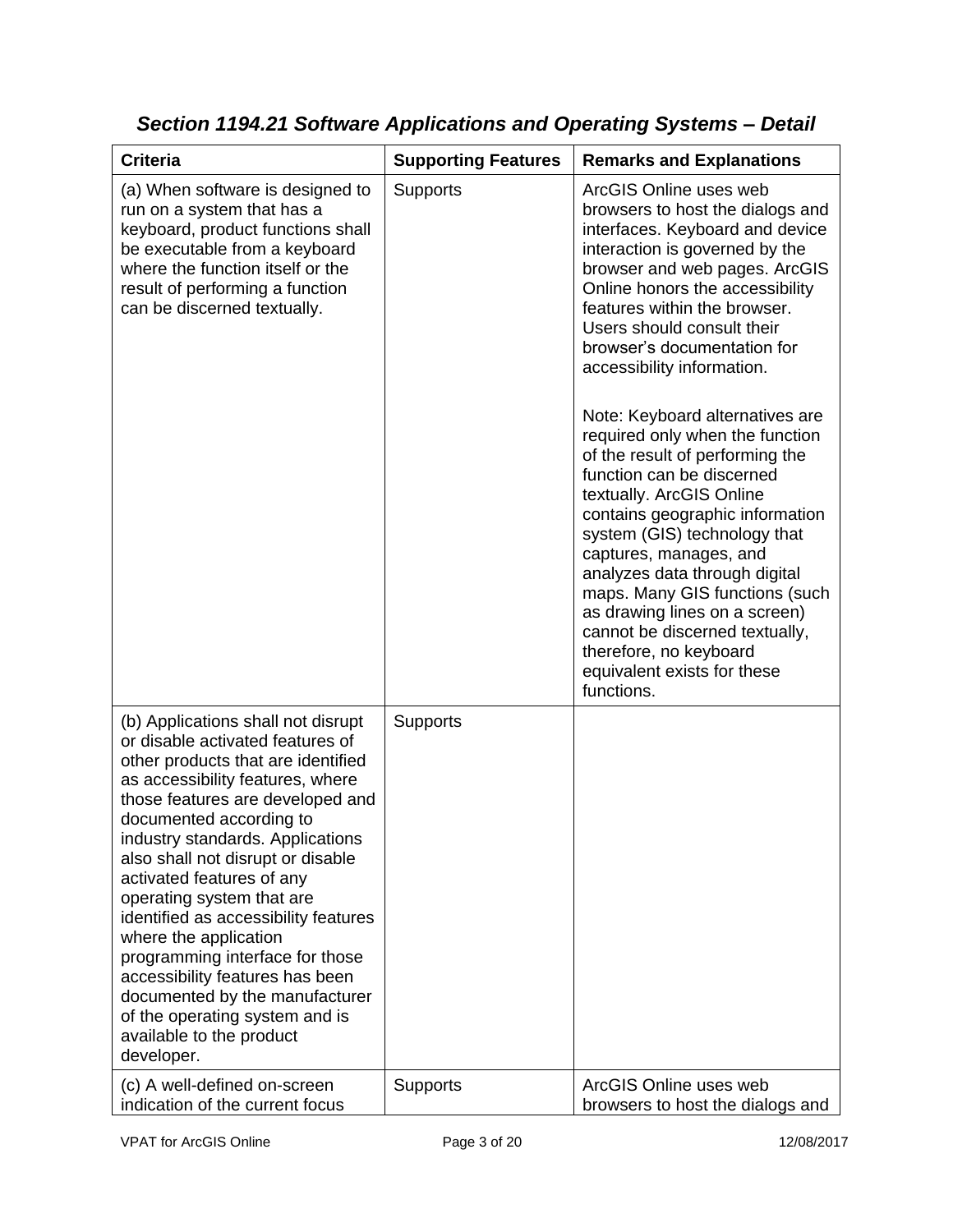| shall be provided that moves<br>among interactive interface<br>elements as the input focus<br>changes. The focus shall be<br>programmatically exposed so<br>that Assistive Technology can<br>track focus and focus changes.                                                                                |                 | interfaces. Keyboard or device<br>interaction is governed by the<br>support of the browser and web<br>pages. ArcGIS Online honors<br>the accessibility features within<br>the browser. Users should<br>consult their browser's<br>documentation for accessibility<br>information.                                                               |
|------------------------------------------------------------------------------------------------------------------------------------------------------------------------------------------------------------------------------------------------------------------------------------------------------------|-----------------|-------------------------------------------------------------------------------------------------------------------------------------------------------------------------------------------------------------------------------------------------------------------------------------------------------------------------------------------------|
| (d) Sufficient information about a<br>user interface element including<br>the identity, operation and state<br>of the element shall be available<br>to Assistive Technology. When<br>an image represents a program<br>element, the information<br>conveyed by the image must also<br>be available in text. | <b>Supports</b> |                                                                                                                                                                                                                                                                                                                                                 |
| (e) When bitmap images are<br>used to identify controls, status<br>indicators, or other programmatic<br>elements, the meaning assigned<br>to those images shall be<br>consistent throughout an<br>application's performance.                                                                               | <b>Supports</b> | ArcGIS Online uses web<br>browsers to host the dialogs and<br>interfaces. Keyboard or device<br>interaction is governed by the<br>support of the browser and web<br>pages. ArcGIS Online honors<br>the accessibility features within<br>the browser. Users should<br>consult their browser's<br>documentation for accessibility<br>information. |
| (f) Textual information shall be<br>provided through operating<br>system functions for displaying<br>text. The minimum information<br>that shall be made available is<br>text content, text input caret<br>location, and text attributes.                                                                  | <b>Supports</b> | ArcGIS Online uses web<br>browsers to host the dialogs and<br>interfaces. Keyboard or device<br>interaction is governed by the<br>support of the browser and web<br>pages. ArcGIS Online honors<br>the accessibility features within<br>the browser. Users should<br>consult their browser's<br>documentation for accessibility<br>information. |
| (g) Applications shall not override<br>user selected contrast and color<br>selections and other individual<br>display attributes.                                                                                                                                                                          | Supports        |                                                                                                                                                                                                                                                                                                                                                 |
| (h) When animation is displayed,<br>the information shall be<br>displayable in at least one non-                                                                                                                                                                                                           | <b>Supports</b> |                                                                                                                                                                                                                                                                                                                                                 |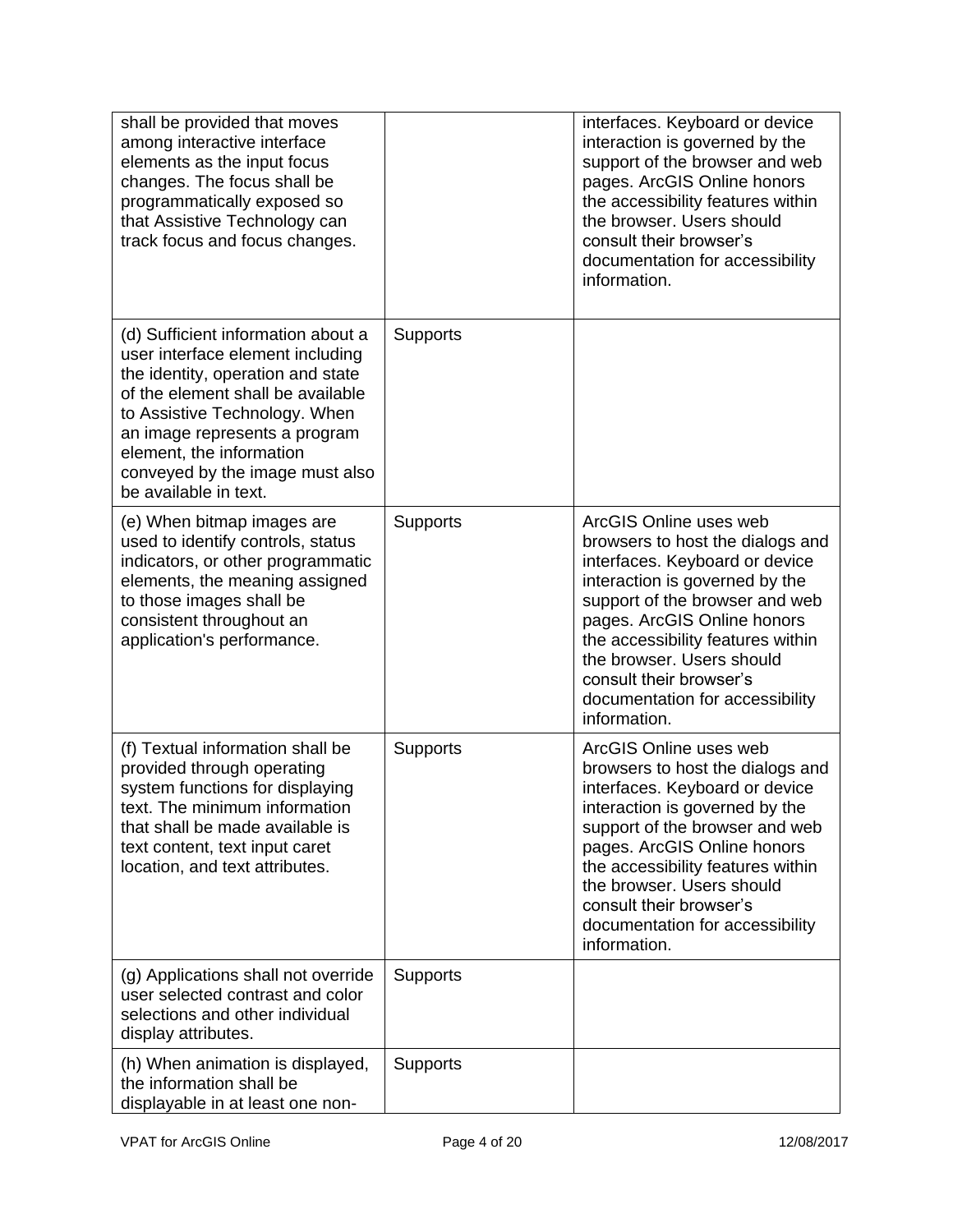| animated presentation mode at<br>the option of the user.                                                                                                                                                                                                            |                                                                      |                                                                                                                                                                   |
|---------------------------------------------------------------------------------------------------------------------------------------------------------------------------------------------------------------------------------------------------------------------|----------------------------------------------------------------------|-------------------------------------------------------------------------------------------------------------------------------------------------------------------|
| (i) Color coding shall not be used<br>as the only means of conveying<br>information, indicating an action,<br>prompting a response, or<br>distinguishing a visual element.                                                                                          | <b>Supports</b>                                                      |                                                                                                                                                                   |
| (j) When a product permits a user<br>to adjust color and contrast<br>settings, a variety of color<br>selections capable of producing a<br>range of contrast levels shall be<br>provided.                                                                            | <b>Supports</b>                                                      |                                                                                                                                                                   |
| (k) Software shall not use<br>flashing or blinking text, objects,<br>or other elements having a flash<br>or blink frequency greater than 2<br>Hz and lower than 55 Hz.                                                                                              | <b>Supports</b>                                                      |                                                                                                                                                                   |
| (I) When electronic forms are<br>used, the form shall allow people<br>using Assistive Technology to<br>access the information, field<br>elements, and functionality<br>required for completion and<br>submission of the form, including<br>all directions and cues. | Supports when<br>combined with<br>compatible Assistive<br>Technology | ArcGIS Online honors the<br>accessibility features within the<br>browser. Users should consult<br>their browser's documentation<br>for accessibility information. |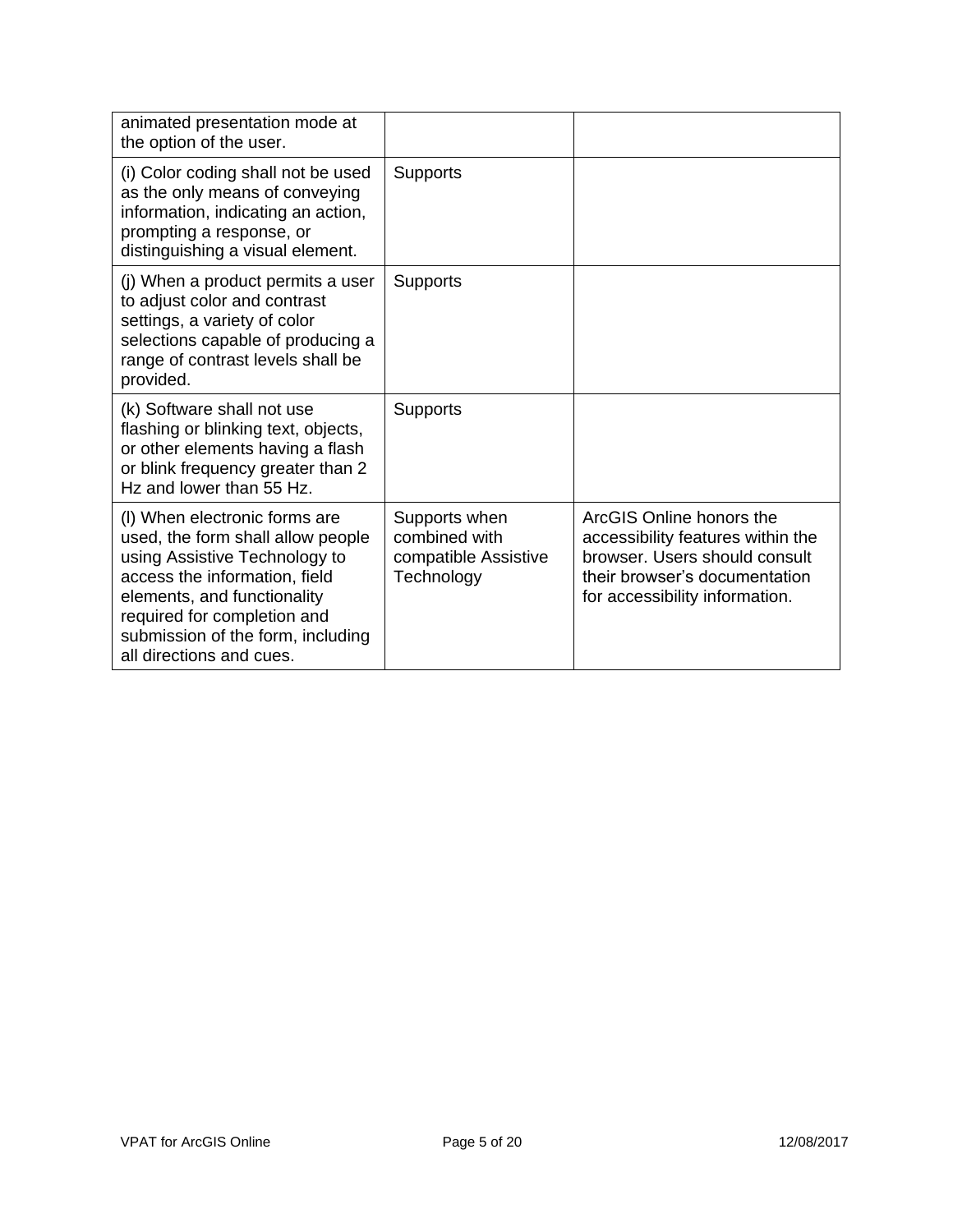| <b>Criteria</b>                                                                                                                                              | <b>Supporting Features</b>  | <b>Remarks and Explanations</b>                                                                                                                                                                                                                                                                                                                                                                                                                                                                                                       |
|--------------------------------------------------------------------------------------------------------------------------------------------------------------|-----------------------------|---------------------------------------------------------------------------------------------------------------------------------------------------------------------------------------------------------------------------------------------------------------------------------------------------------------------------------------------------------------------------------------------------------------------------------------------------------------------------------------------------------------------------------------|
| (a) A text equivalent for every<br>non-text element shall be<br>provided (e.g., via "alt",<br>"longdesc", or in element<br>content).                         | Supports with<br>Exceptions | Most controls provide 'alt' text<br>but some do not given the<br>inherent nature of GIS software,<br>mapping software, and/or<br>general limits on the framework<br>or technology.<br>Note: ArcGIS Online contains<br>geographic information system<br>(GIS) technology that captures,<br>manages, and analyzes data<br>through digital maps. Some GIS<br>functions (such as drawing lines<br>on a digital map) cannot be<br>represented with text equivalent<br>and, therefore, no text<br>equivalent exists for these<br>functions. |
| (b) Equivalent alternatives for any<br>multimedia presentation shall be<br>synchronized with the<br>presentation.                                            | Not Applicable              |                                                                                                                                                                                                                                                                                                                                                                                                                                                                                                                                       |
| (c) Web pages shall be designed<br>so that all information conveyed<br>with color is also available<br>without color, for example from<br>context or markup. | Not Applicable              |                                                                                                                                                                                                                                                                                                                                                                                                                                                                                                                                       |
| (d) Documents shall be<br>organized so they are readable<br>without requiring an associated<br>style sheet.                                                  | Not Applicable              |                                                                                                                                                                                                                                                                                                                                                                                                                                                                                                                                       |
| (e) Redundant text links shall be<br>provided for each active region of<br>a server-side image map.                                                          | Supports with<br>Exceptions | Most controls support redundant<br>text links but some do not given<br>the inherent nature of GIS<br>software, mapping software,<br>and/or general limits on the<br>framework or technology.<br>Note: ArcGIS Online contains<br>geographic information system                                                                                                                                                                                                                                                                         |
|                                                                                                                                                              |                             | (GIS) technology that captures,<br>manages, and analyzes data<br>through digital maps. Some<br>aspects of a digital map or of                                                                                                                                                                                                                                                                                                                                                                                                         |

*Section 1194.22 Web-based Internet Information and Applications – Detail*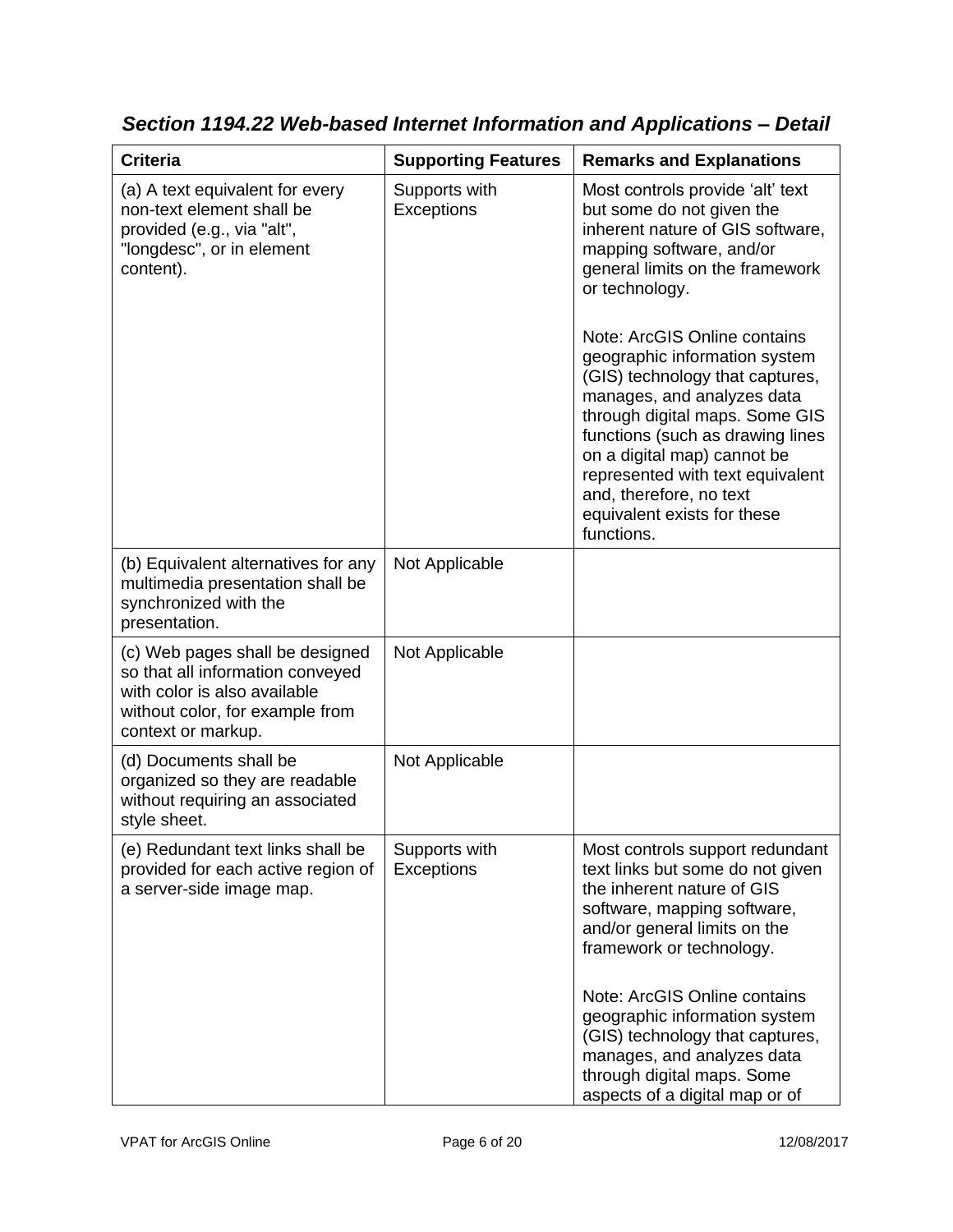|                                                                                                                                                                                                                                                                                                                             |                 | GIS software are inherently<br>visual/graphical and cannot be<br>adequately represented in text.                                                                                                                                              |
|-----------------------------------------------------------------------------------------------------------------------------------------------------------------------------------------------------------------------------------------------------------------------------------------------------------------------------|-----------------|-----------------------------------------------------------------------------------------------------------------------------------------------------------------------------------------------------------------------------------------------|
| (f) Client-side image maps shall<br>be provided instead of server-<br>side image maps except where<br>the regions cannot be defined<br>with an available geometric<br>shape.                                                                                                                                                | <b>Supports</b> |                                                                                                                                                                                                                                               |
| (g) Row and column headers<br>shall be identified for data tables.                                                                                                                                                                                                                                                          | <b>Supports</b> |                                                                                                                                                                                                                                               |
| (h) Markup shall be used to<br>associate data cells and header<br>cells for data tables that have two<br>or more logical levels of row or<br>column headers.                                                                                                                                                                | <b>Supports</b> |                                                                                                                                                                                                                                               |
| (i) Frames shall be titled with text<br>that facilitates frame identification<br>and navigation.                                                                                                                                                                                                                            | Not Applicable  |                                                                                                                                                                                                                                               |
| (j) Pages shall be designed to<br>avoid causing the screen to<br>flicker with a frequency greater<br>than 2 Hz and lower than 55 Hz.                                                                                                                                                                                        | <b>Supports</b> |                                                                                                                                                                                                                                               |
| (k) A text-only page, with<br>equivalent information or<br>functionality, shall be provided to<br>make a web site comply with the<br>provisions of this part, when<br>compliance cannot be<br>accomplished in any other way.<br>The content of the text-only page<br>shall be updated whenever the<br>primary page changes. | Not Applicable  | ArcGIS Online is a web-based<br>application that requires<br>JavaScript to provide almost all<br>functionalities. A text-only<br>version of ArcGIS Online pages<br>will be useless for users and in<br>some cases the pages will not<br>load. |
| (I) When pages utilize scripting<br>languages to display content, or<br>to create interface elements, the<br>information provided by the script<br>shall be identified with functional<br>text that can be read by Assistive<br>Technology.                                                                                 | <b>Supports</b> |                                                                                                                                                                                                                                               |
| (m) When a web page requires<br>that an applet, plug-in or other<br>application be present on the<br>client system to interpret page<br>content, the page must provide a<br>link to a plug-in or applet that                                                                                                                | Not Applicable  |                                                                                                                                                                                                                                               |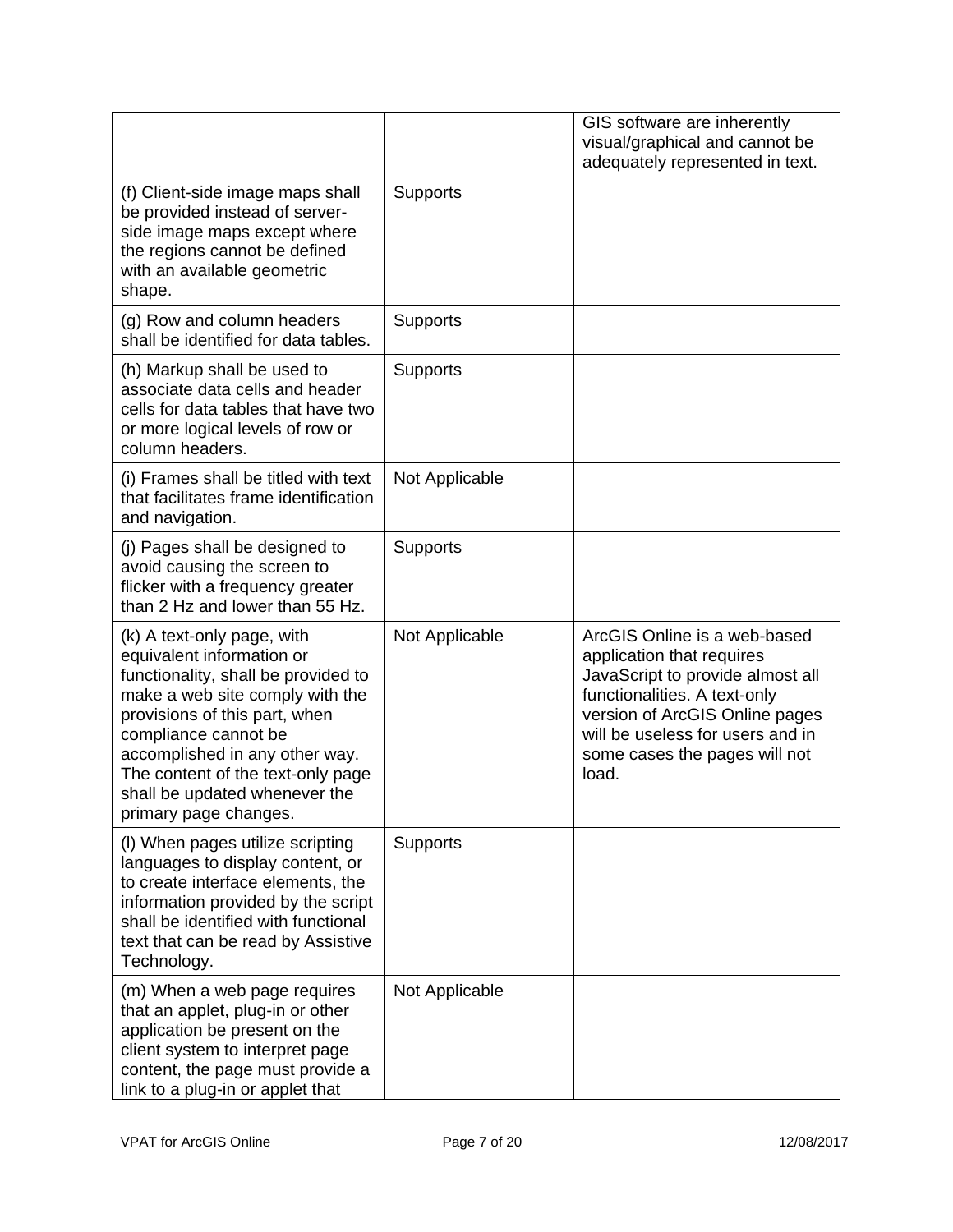| complies with $§1194.21(a)$<br>through (I).                                                                                                                                                                                                                                                         |                |  |
|-----------------------------------------------------------------------------------------------------------------------------------------------------------------------------------------------------------------------------------------------------------------------------------------------------|----------------|--|
| (n) When electronic forms are<br>designed to be completed on-<br>line, the form shall allow people<br>using Assistive Technology to<br>access the information, field<br>elements, and functionality<br>required for completion and<br>submission of the form, including<br>all directions and cues. | Not Applicable |  |
| (o) A method shall be provided<br>that permits users to skip<br>repetitive navigation links.                                                                                                                                                                                                        | Not Applicable |  |
| (p) When a timed response is<br>required, the user shall be alerted<br>and given sufficient time to<br>indicate more time is required.                                                                                                                                                              | Not Applicable |  |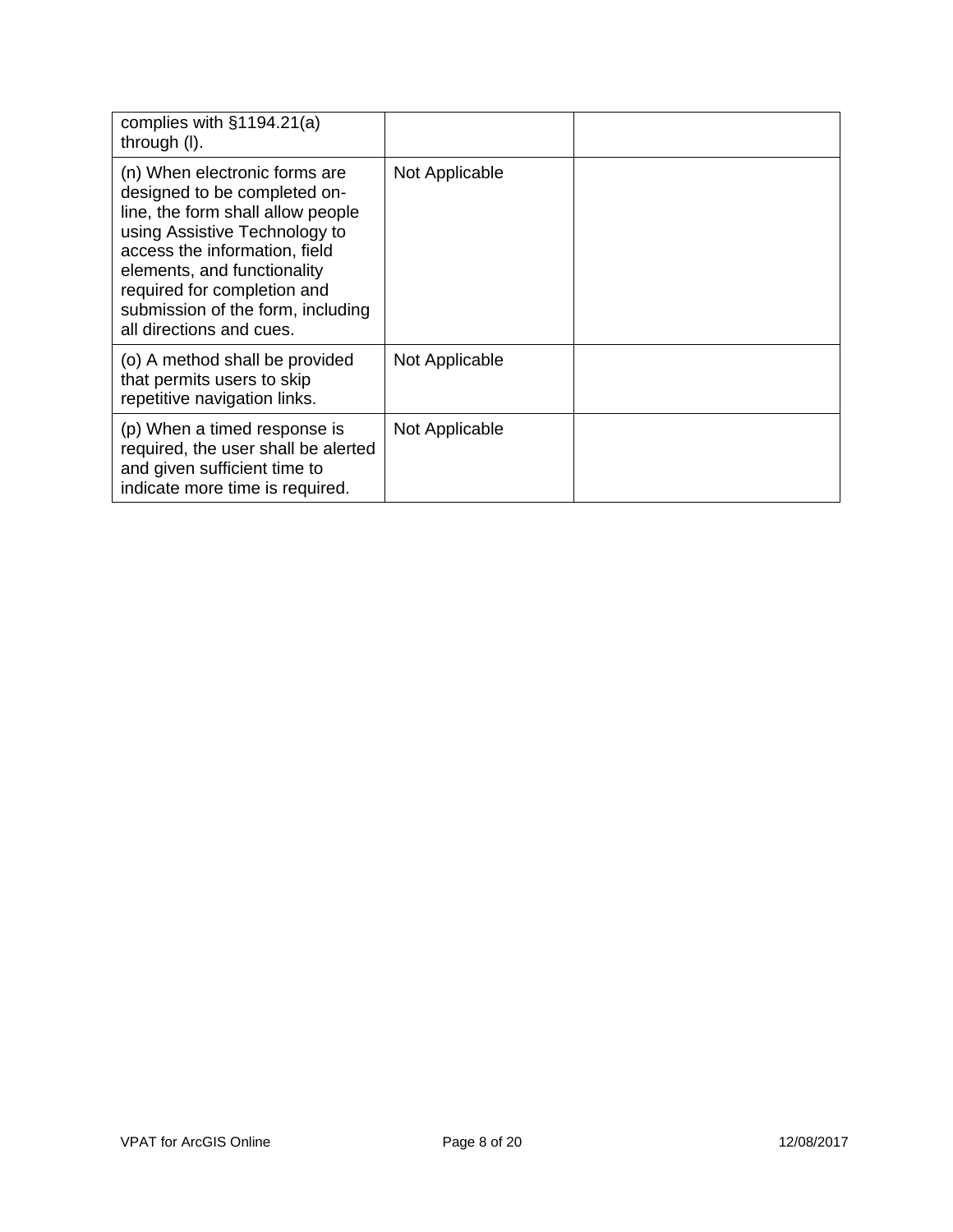| <b>Criteria</b>                                                                                                                                                                                                                                                                                                                                                       | <b>Supporting Features</b> | <b>Remarks and Explanations</b> |
|-----------------------------------------------------------------------------------------------------------------------------------------------------------------------------------------------------------------------------------------------------------------------------------------------------------------------------------------------------------------------|----------------------------|---------------------------------|
| (a) Telecommunications products<br>or systems which provide a<br>function allowing voice<br>communication and which do not<br>themselves provide a TTY<br>functionality shall provide a<br>standard non-acoustic<br>connection point for TTYs.<br>Microphones shall be capable of<br>being turned on and off to allow<br>the user to intermix speech with<br>TTY use. | Not Applicable             |                                 |
| (b) Telecommunications products<br>which include voice<br>communication functionality shall<br>support all commonly used cross-<br>manufacturer non-proprietary<br>standard TTY signal protocols.                                                                                                                                                                     | Not Applicable             |                                 |
| (c) Voice mail, auto-attendant,<br>and interactive voice response<br>telecommunications systems<br>shall be usable by TTY users<br>with their TTYs.                                                                                                                                                                                                                   | Not Applicable             |                                 |
| (d) Voice mail, messaging, auto-<br>attendant, and interactive voice<br>response telecommunications<br>systems that require a response<br>from a user within a time interval,<br>shall give an alert when the time<br>interval is about to run out, and<br>shall provide sufficient time for<br>the user to indicate more time is<br>required.                        | Not Applicable             |                                 |
| (e) Where provided, caller<br>identification and similar<br>telecommunications functions<br>shall also be available for users<br>of TTYs, and for users who<br>cannot see displays.                                                                                                                                                                                   | Not Applicable             |                                 |
| (f) For transmitted voice signals,<br>telecommunications products<br>shall provide a gain adjustable up<br>to a minimum of 20 dB. For<br>incremental volume control, at                                                                                                                                                                                               | Not Applicable             |                                 |

### *Section 1194.23 Telecommunications Products – Detail*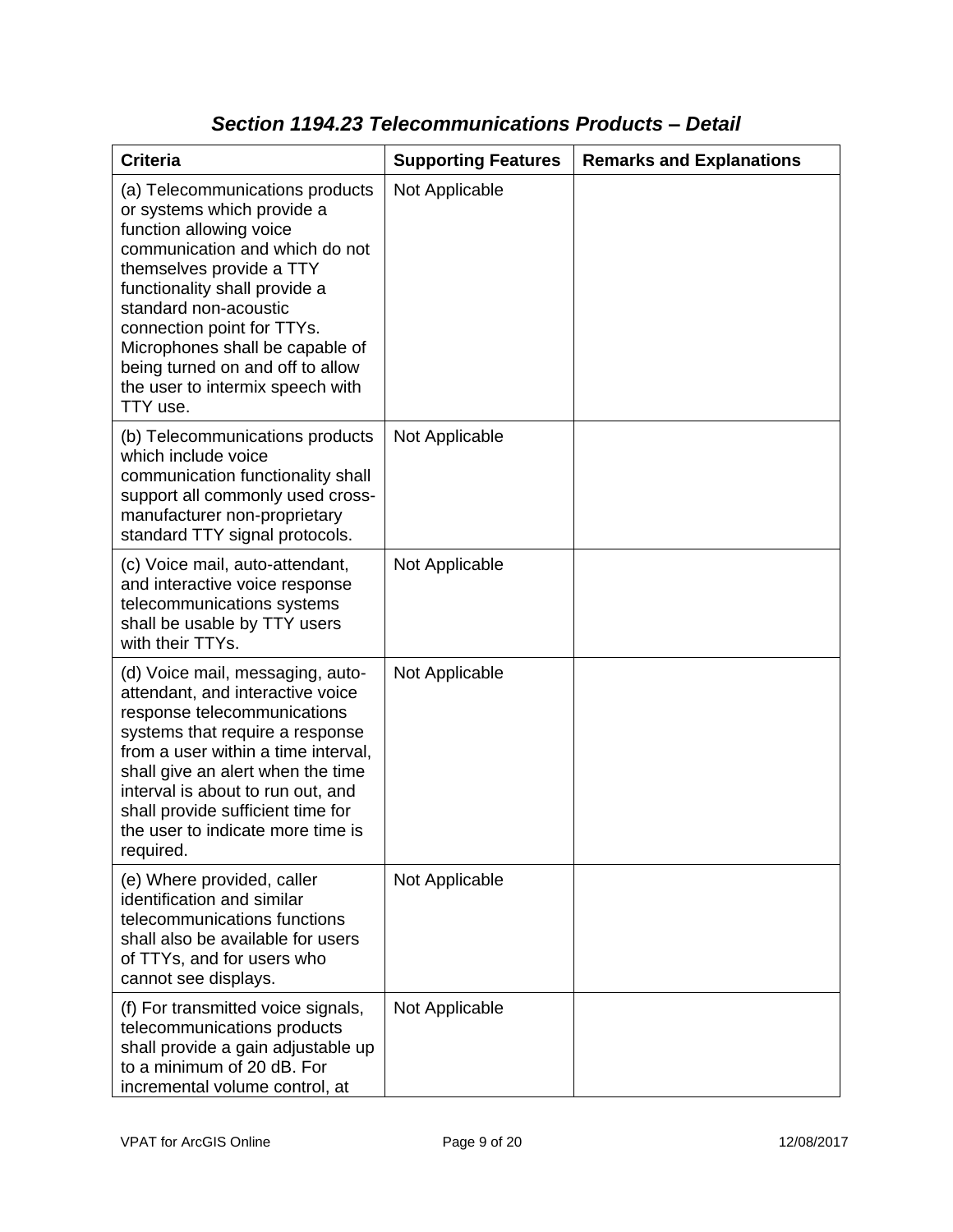| least one intermediate step of 12<br>dB of gain shall be provided.                                                                                                                                                                                                                                                                                                                                                                                                                                                   |                |  |
|----------------------------------------------------------------------------------------------------------------------------------------------------------------------------------------------------------------------------------------------------------------------------------------------------------------------------------------------------------------------------------------------------------------------------------------------------------------------------------------------------------------------|----------------|--|
| (g) If the telecommunications<br>product allows a user to adjust<br>the receive volume, a function<br>shall be provided to automatically<br>reset the volume to the default<br>level after every use.                                                                                                                                                                                                                                                                                                                | Not Applicable |  |
| (h) Where a telecommunications<br>product delivers output by an<br>audio transducer which is<br>normally held up to the ear, a<br>means for effective magnetic<br>wireless coupling to hearing<br>technologies shall be provided.                                                                                                                                                                                                                                                                                    | Not Applicable |  |
| (i) Interference to hearing<br>technologies (including hearing<br>aids, cochlear implants, and<br>assistive listening devices) shall<br>be reduced to the lowest possible<br>level that allows a user of hearing<br>technologies to utilize the<br>telecommunications product.                                                                                                                                                                                                                                       | Not Applicable |  |
| (i) Products that transmit or<br>conduct information or<br>communication, shall pass<br>through cross-manufacturer, non-<br>proprietary, industry-standard<br>codes, translation protocols,<br>formats or other information<br>necessary to provide the<br>information or communication in<br>a usable format. Technologies<br>which use encoding, signal<br>compression, format<br>transformation, or similar<br>techniques shall not remove<br>information needed for access or<br>shall restore it upon delivery. | Not Applicable |  |
| (k)(1) Products which have<br>mechanically operated controls<br>or keys shall comply with the<br>following: Controls and Keys<br>shall be tactilely discernible<br>without activating the controls or<br>keys.                                                                                                                                                                                                                                                                                                       | Not Applicable |  |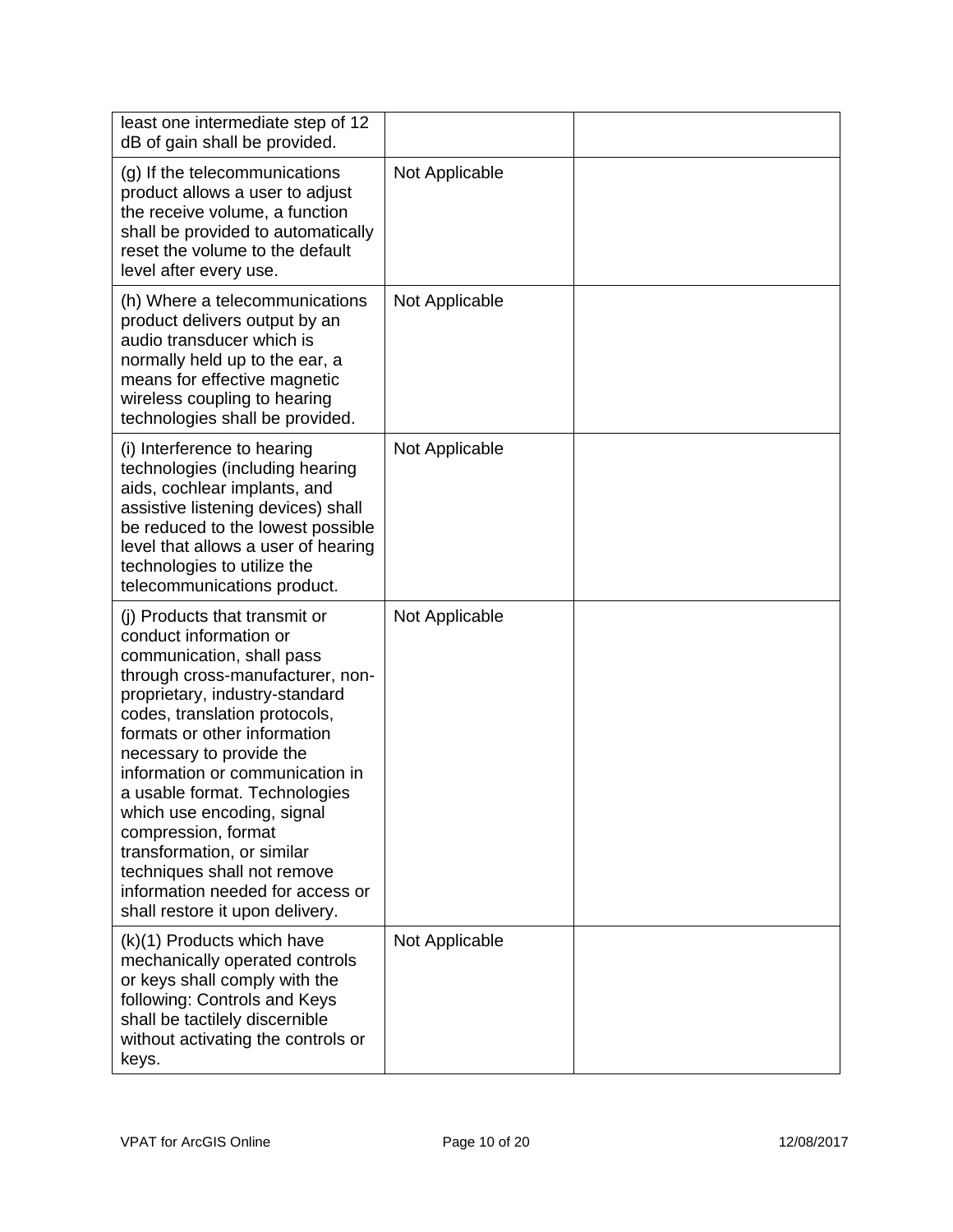| $(k)(2)$ Products which have<br>mechanically operated controls<br>or keys shall comply with the<br>following: Controls and Keys<br>shall be operable with one hand<br>and shall not require tight<br>grasping, pinching, twisting of the<br>wrist. The force required to<br>activate controls and keys shall<br>be 5 lbs. (22.2N) maximum. |                |  |
|--------------------------------------------------------------------------------------------------------------------------------------------------------------------------------------------------------------------------------------------------------------------------------------------------------------------------------------------|----------------|--|
| $(k)(3)$ Products which have<br>mechanically operated controls<br>or keys shall comply with the<br>following: If key repeat is<br>supported, the delay before<br>repeat shall be adjustable to at<br>least 2 seconds. Key repeat rate<br>shall be adjustable to 2 seconds<br>per character.                                                | Not Applicable |  |
| $(k)(4)$ Products which have<br>mechanically operated controls<br>or keys shall comply with the<br>following: The status of all locking<br>or toggle controls or keys shall be<br>visually discernible, and<br>discernible either through touch<br>or sound.                                                                               | Not Applicable |  |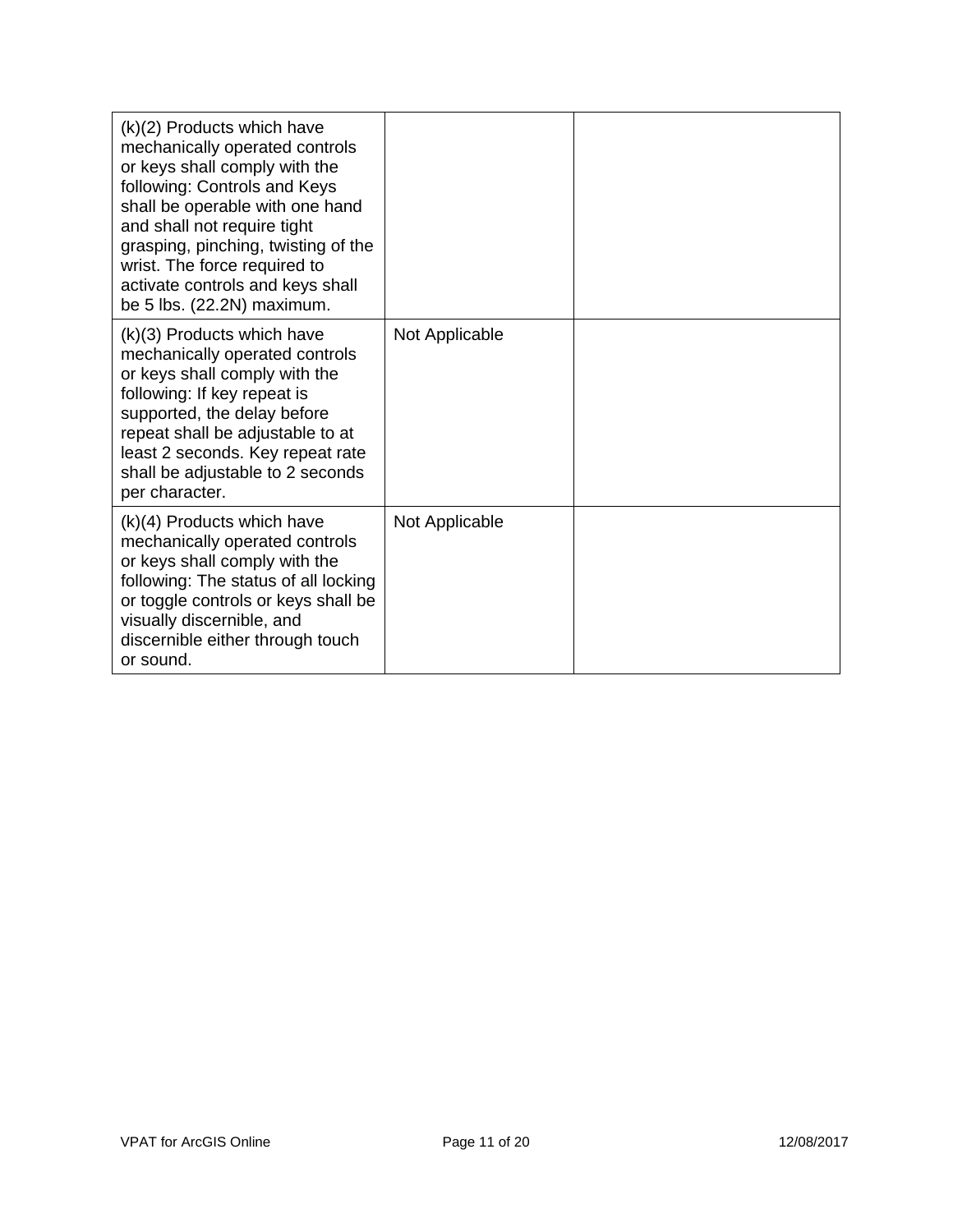| <b>Criteria</b>                                                                                                                                                                                                                                                                                                                                                                                                                                                                                                                                                                                                                                                                                                                                                                                                                                                                                                                                                           | <b>Supporting Features</b> | <b>Remarks and Explanations</b> |
|---------------------------------------------------------------------------------------------------------------------------------------------------------------------------------------------------------------------------------------------------------------------------------------------------------------------------------------------------------------------------------------------------------------------------------------------------------------------------------------------------------------------------------------------------------------------------------------------------------------------------------------------------------------------------------------------------------------------------------------------------------------------------------------------------------------------------------------------------------------------------------------------------------------------------------------------------------------------------|----------------------------|---------------------------------|
| a) All analog television displays<br>13 inches and larger, and<br>computer equipment that<br>includes analog television<br>receiver or display circuitry, shall<br>be equipped with caption<br>decoder circuitry which<br>appropriately receives, decodes,<br>and displays closed captions<br>from broadcast, cable, videotape,<br>and DVD signals. As soon as<br>practicable, but not later than<br>July 1, 2002, widescreen digital<br>television (DTV) displays<br>measuring at least 7.8 inches<br>vertically, DTV sets with<br>conventional displays measuring<br>at least 13 inches vertically, and<br>stand-alone DTV tuners, whether<br>or not they are marketed with<br>display screens, and computer<br>equipment that includes DTV<br>receiver or display circuitry, shall<br>be equipped with caption<br>decoder circuitry which<br>appropriately receives, decodes,<br>and displays closed captions<br>from broadcast, cable, videotape,<br>and DVD signals. | Not Applicable             |                                 |
| (b) Television tuners, including<br>tuner cards for use in computers,<br>shall be equipped with secondary<br>audio program playback circuitry.                                                                                                                                                                                                                                                                                                                                                                                                                                                                                                                                                                                                                                                                                                                                                                                                                            | Not Applicable             |                                 |
| (c) All training and informational<br>video and multimedia productions<br>which support the agency's<br>mission, regardless of format,<br>that contain speech or other<br>audio information necessary for<br>the comprehension of the<br>content, shall be open or closed<br>captioned.                                                                                                                                                                                                                                                                                                                                                                                                                                                                                                                                                                                                                                                                                   | Not Applicable             |                                 |
| (d) All training and informational<br>video and multimedia productions<br>which support the agency's<br>mission, regardless of format,                                                                                                                                                                                                                                                                                                                                                                                                                                                                                                                                                                                                                                                                                                                                                                                                                                    | Not Applicable             |                                 |

### *Section 1194.24 Video and Multi-media Products – Detail*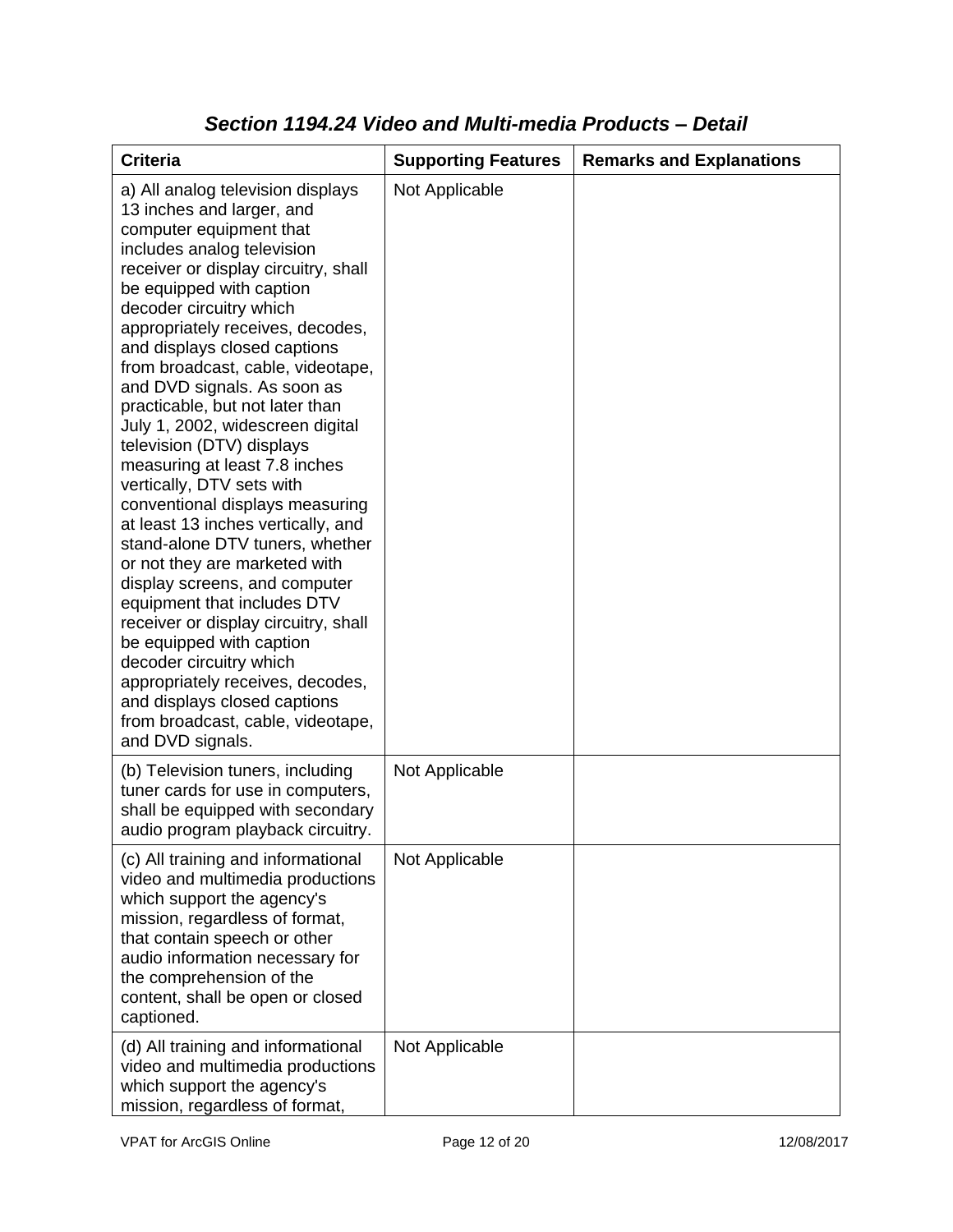| that contain visual information<br>necessary for the comprehension<br>of the content, shall be audio<br>described.                    |                |  |
|---------------------------------------------------------------------------------------------------------------------------------------|----------------|--|
| (e) Display or presentation of<br>alternate text presentation or<br>audio descriptions shall be user-<br>selectable unless permanent. | Not Applicable |  |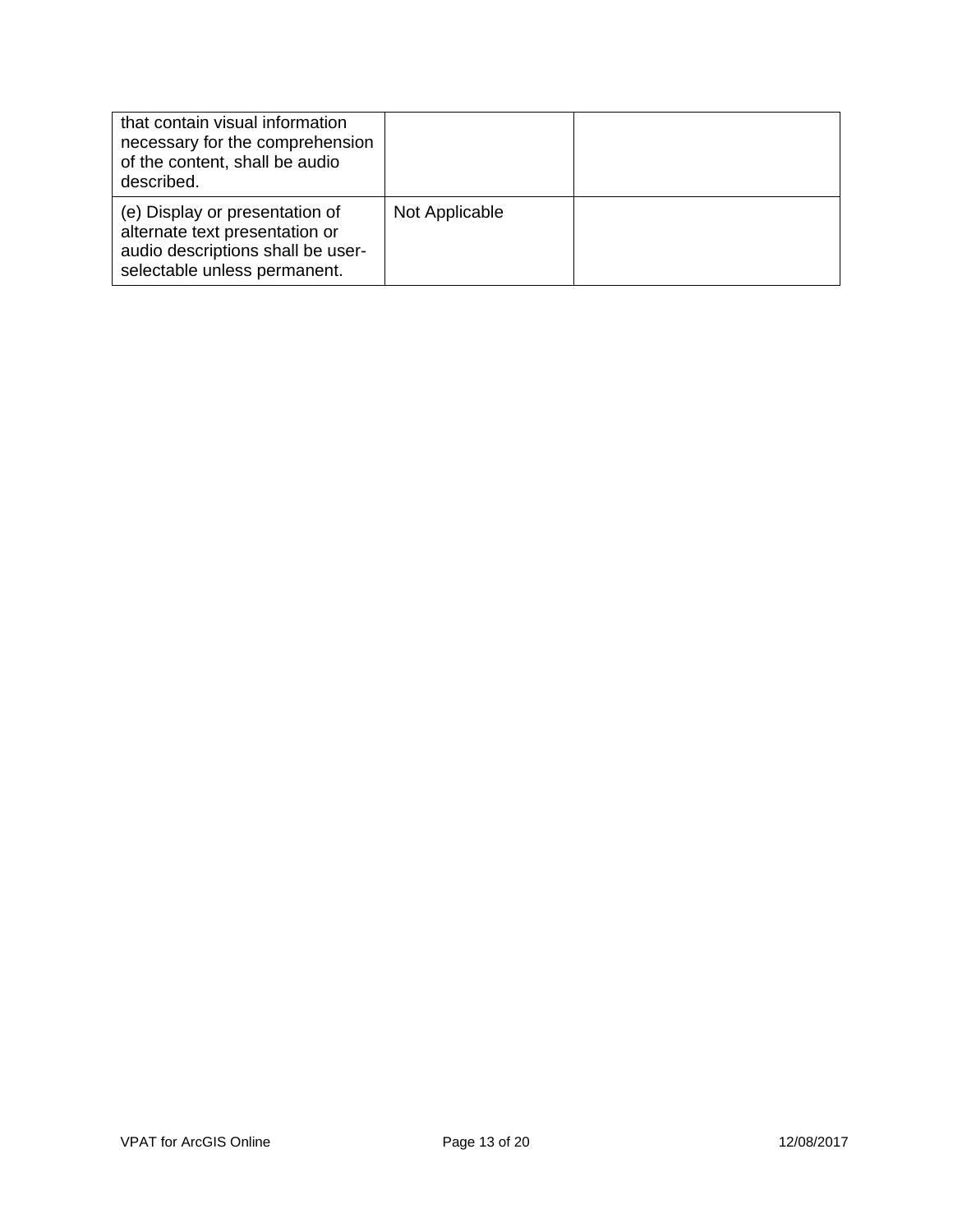# *Section 1194.25 Self-Contained, Closed Products – Detail*

| <b>Criteria</b>                                                                                                                                                                                                                                                                                                                                                                   | <b>Supporting Features</b> | <b>Remarks and Explanations</b> |
|-----------------------------------------------------------------------------------------------------------------------------------------------------------------------------------------------------------------------------------------------------------------------------------------------------------------------------------------------------------------------------------|----------------------------|---------------------------------|
| (a) Self contained products shall<br>be usable by people with<br>disabilities without requiring an<br>end-user to attach Assistive<br>Technology to the product.<br>Personal headsets for private<br>listening are not Assistive<br>Technology.                                                                                                                                   | Not Applicable             |                                 |
| (b) When a timed response is<br>required, the user shall be alerted<br>and given sufficient time to<br>indicate more time is required.                                                                                                                                                                                                                                            | Not Applicable             |                                 |
| (c) Where a product utilizes<br>touchscreens or contact-sensitive<br>controls, an input method shall<br>be provided that complies with<br>§1194.23 (k) (1) through (4).                                                                                                                                                                                                           | Not Applicable             |                                 |
| (d) When biometric forms of user<br>identification or control are used,<br>an alternative form of<br>identification or activation, which<br>does not require the user to<br>possess particular biological<br>characteristics, shall also be<br>provided.                                                                                                                          | Not Applicable             |                                 |
| (e) When products provide<br>auditory output, the audio signal<br>shall be provided at a standard<br>signal level through an industry<br>standard connector that will allow<br>for private listening. The product<br>must provide the ability to<br>interrupt, pause, and restart the<br>audio at any time.                                                                       | Not Applicable             |                                 |
| (f) When products deliver voice<br>output in a public area,<br>incremental volume control shall<br>be provided with output<br>amplification up to a level of at<br>least 65 dB. Where the ambient<br>noise level of the environment is<br>above 45 dB, a volume gain of at<br>least 20 dB above the ambient<br>level shall be user selectable. A<br>function shall be provided to | Not Applicable             |                                 |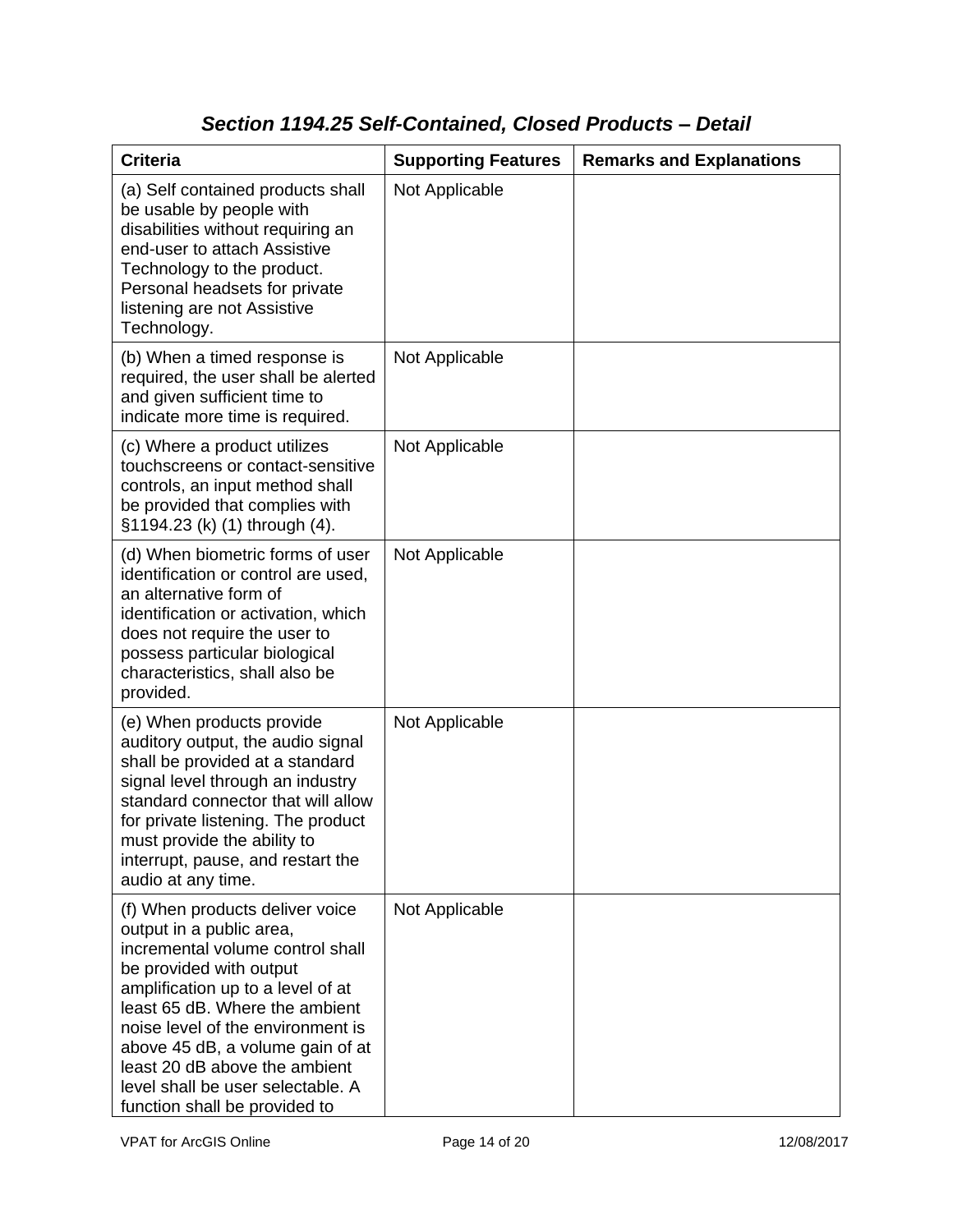| automatically reset the volume to<br>the default level after every use.                                                                                                                                                                                                                                                                                                                                                                                                                                                                                                           |                |  |
|-----------------------------------------------------------------------------------------------------------------------------------------------------------------------------------------------------------------------------------------------------------------------------------------------------------------------------------------------------------------------------------------------------------------------------------------------------------------------------------------------------------------------------------------------------------------------------------|----------------|--|
| (g) Color coding shall not be<br>used as the only means of<br>conveying information, indicating<br>an action, prompting a response,<br>or distinguishing a visual<br>element.                                                                                                                                                                                                                                                                                                                                                                                                     | Not Applicable |  |
| (h) When a product permits a<br>user to adjust color and contrast<br>settings, a range of color<br>selections capable of producing a<br>variety of contrast levels shall be<br>provided.                                                                                                                                                                                                                                                                                                                                                                                          | Not Applicable |  |
| (i) Products shall be designed to<br>avoid causing the screen to<br>flicker with a frequency greater<br>than 2 Hz and lower than 55 Hz.                                                                                                                                                                                                                                                                                                                                                                                                                                           | Not Applicable |  |
| (j) (1) Products which are<br>freestanding, non-portable, and<br>intended to be used in one<br>location and which have operable<br>controls shall comply with the<br>following: The position of any<br>operable control shall be<br>determined with respect to a<br>vertical plane, which is 48 inches<br>in length, centered on the<br>operable control, and at the<br>maximum protrusion of the<br>product within the 48 inch length<br>on products which are<br>freestanding, non-portable, and<br>intended to be used in one<br>location and which have operable<br>controls. | Not Applicable |  |
| $(i)(2)$ Products which are<br>freestanding, non-portable, and<br>intended to be used in one<br>location and which have operable<br>controls shall comply with the<br>following: Where any operable<br>control is 10 inches or less<br>behind the reference plane, the<br>height shall be 54 inches<br>maximum and 15 inches<br>minimum above the floor.                                                                                                                                                                                                                          | Not Applicable |  |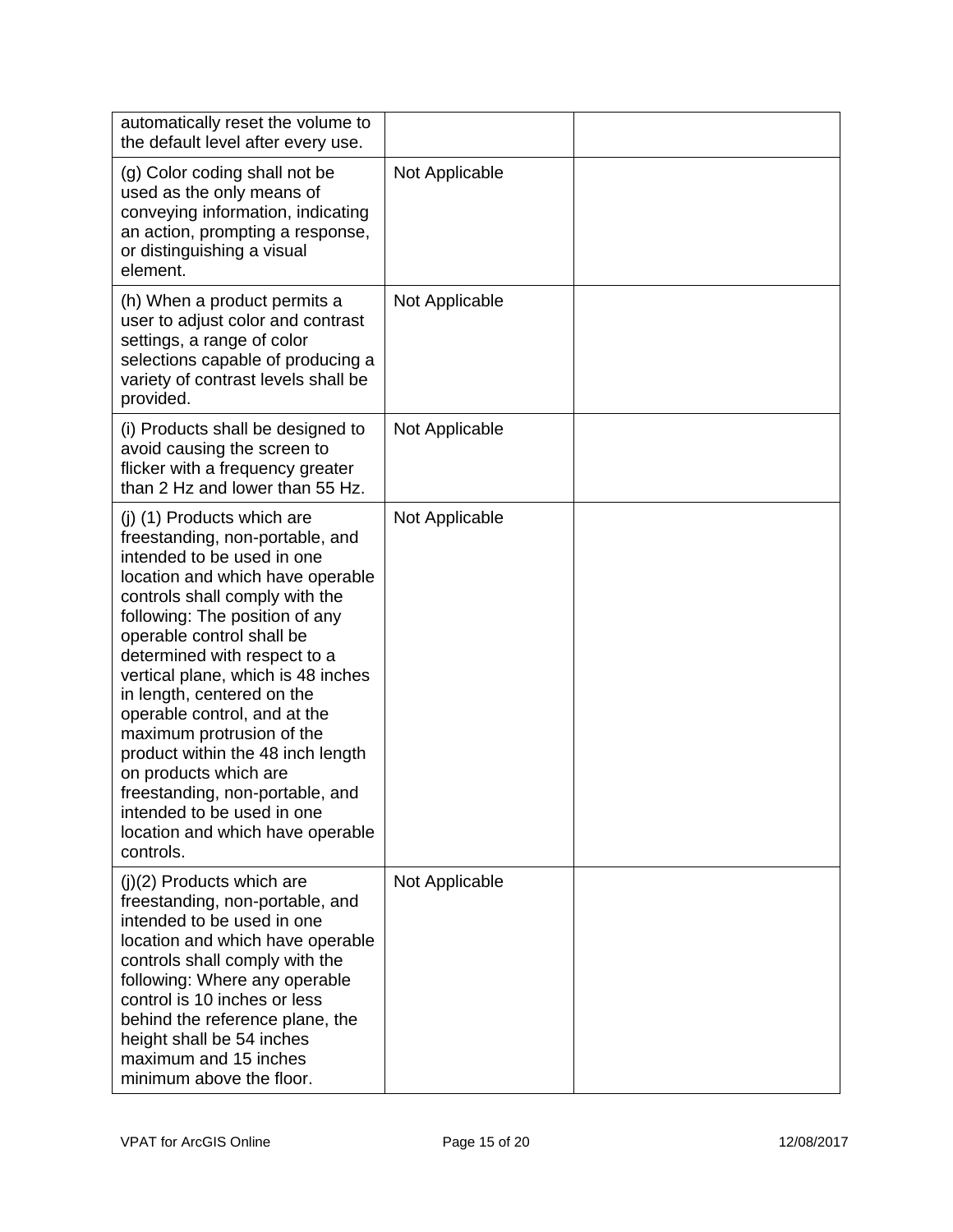| $(i)(3)$ Products which are<br>freestanding, non-portable, and<br>intended to be used in one<br>location and which have operable<br>controls shall comply with the<br>following: Where any operable<br>control is more than 10 inches<br>and not more than 24 inches<br>behind the reference plane, the<br>height shall be 46 inches<br>maximum and 15 inches<br>minimum above the floor. | Not Applicable |  |
|-------------------------------------------------------------------------------------------------------------------------------------------------------------------------------------------------------------------------------------------------------------------------------------------------------------------------------------------------------------------------------------------|----------------|--|
| $(j)(4)$ Products which are<br>freestanding, non-portable, and<br>intended to be used in one<br>location and which have operable<br>controls shall comply with the<br>following: Operable controls shall<br>not be more than 24 inches<br>behind the reference plane.                                                                                                                     | Not Applicable |  |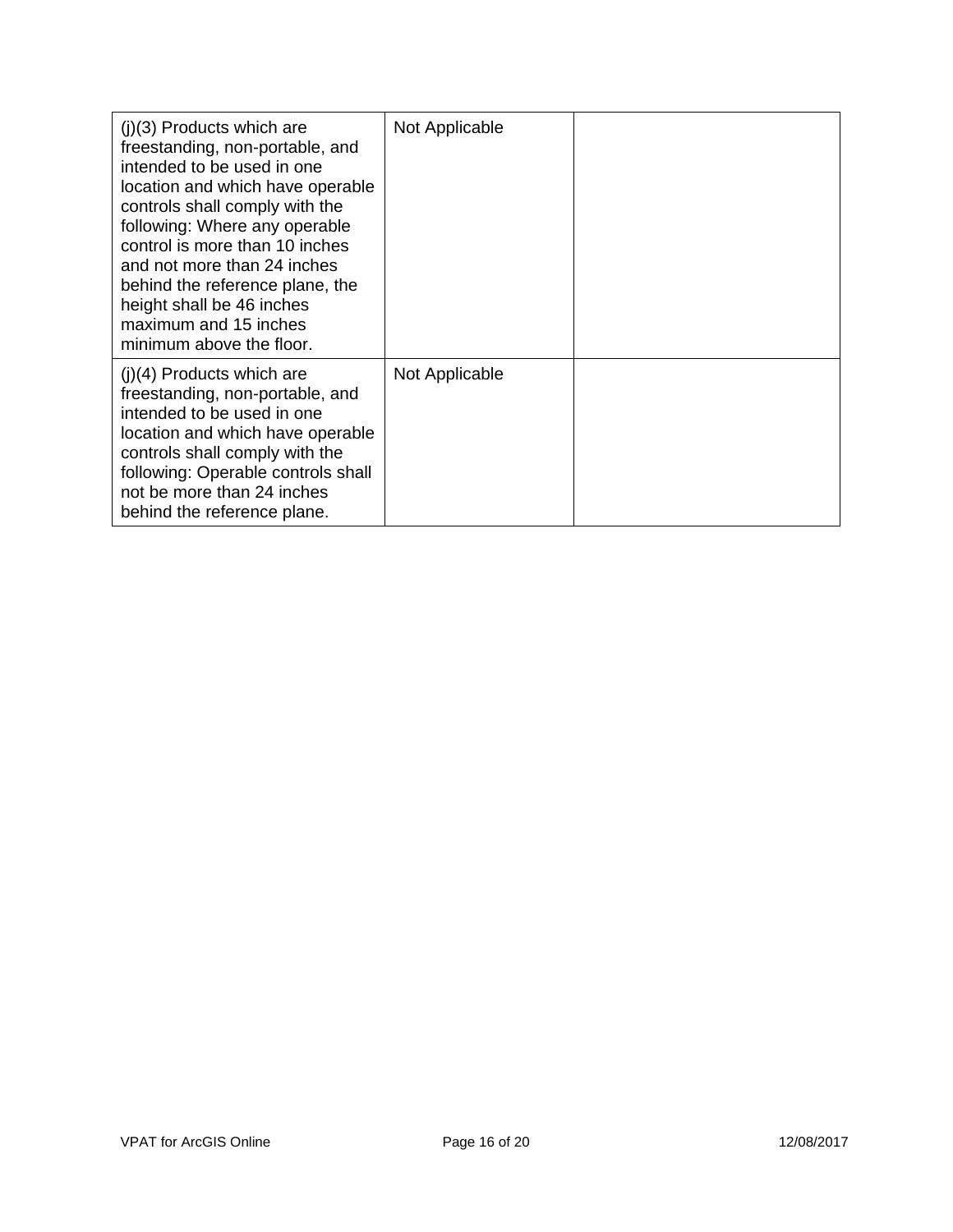| <b>Criteria</b>                                                                                                                                                                                                                                          | <b>Supporting Features</b> | <b>Remarks and Explanations</b> |
|----------------------------------------------------------------------------------------------------------------------------------------------------------------------------------------------------------------------------------------------------------|----------------------------|---------------------------------|
| (a) All mechanically operated<br>controls and keys shall comply<br>with §1194.23 (k) (1) through (4).                                                                                                                                                    | Not Applicable             |                                 |
| (b) If a product utilizes<br>touchscreens or touch-operated<br>controls, an input method shall<br>be provided that complies with<br>§1194.23 (k) (1) through (4).                                                                                        | Not Applicable             |                                 |
| (c) When biometric forms of user<br>identification or control are used,<br>an alternative form of<br>identification or activation, which<br>does not require the user to<br>possess particular biological<br>characteristics, shall also be<br>provided. | Not Applicable             |                                 |
| (d) Where provided, at least one<br>of each type of expansion slots,<br>ports and connectors shall<br>comply with publicly available<br>industry standards.                                                                                              | Not Applicable             |                                 |

## *Section 1194.26 Desktop and Portable Computers – Detail*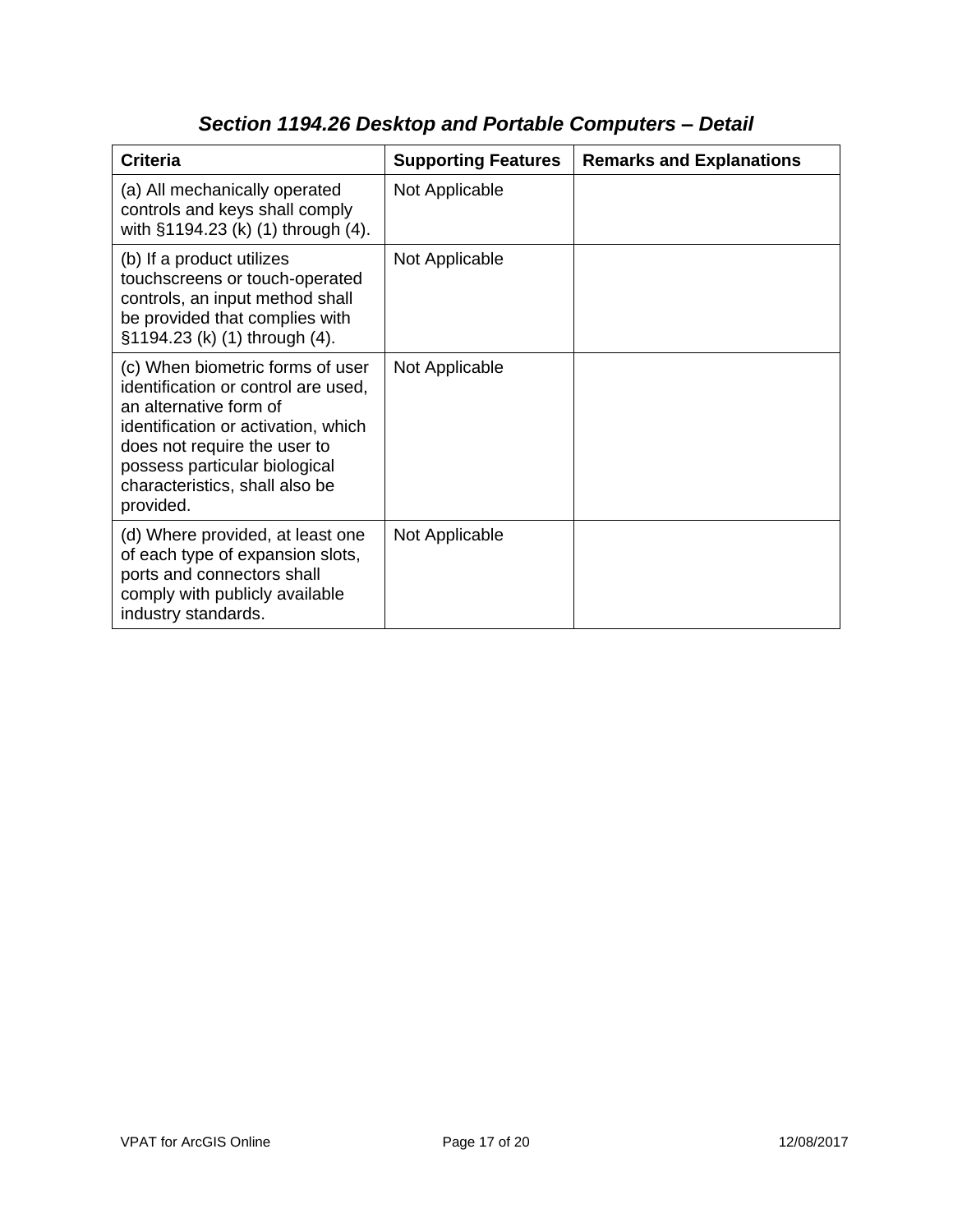| <b>Criteria</b>                                                                                                                                                                                                                                                                                                                        | <b>Supporting Features</b>                                           | <b>Remarks and Explanations</b>                                                                                                                                                                                                                                                                                                                                                                                                                                                                                                                                                                                                                                                                                                                                                                                                                    |
|----------------------------------------------------------------------------------------------------------------------------------------------------------------------------------------------------------------------------------------------------------------------------------------------------------------------------------------|----------------------------------------------------------------------|----------------------------------------------------------------------------------------------------------------------------------------------------------------------------------------------------------------------------------------------------------------------------------------------------------------------------------------------------------------------------------------------------------------------------------------------------------------------------------------------------------------------------------------------------------------------------------------------------------------------------------------------------------------------------------------------------------------------------------------------------------------------------------------------------------------------------------------------------|
| (a) At least one mode of<br>operation and information<br>retrieval that does not require<br>user vision shall be provided, or<br>support for Assistive Technology<br>used by people who are blind or<br>visually impaired shall be<br>provided.                                                                                        | Supports when<br>combined with<br>compatible Assistive<br>Technology | ArcGIS Online can be used by<br>developers to build websites<br>with geospatial content. The<br>web developer may format<br>information so as to take<br>advantage of Assistive<br>Technology for the blind or<br>visually impaired through use of<br>the software. For example, the<br>developer may use ArcGIS<br>Online to include a map window<br>in the website and displays<br>vector and raster elements of<br>geographic information.<br>Note: ArcGIS Online is<br>geographic information system<br>(GIS) technology that captures,<br>manages, and analyzes data<br>through digital maps. Some<br>aspects of a map or of GIS<br>software are inherently<br>visual/graphical and cannot be<br>adequately represented with<br>assistive technology.<br>Certain screen readers may not<br>be compatible with pop-ups<br>found in Map Viewer. |
| (b) At least one mode of<br>operation and information<br>retrieval that does not require<br>visual acuity greater than 20/70<br>shall be provided in audio and<br>enlarged print output working<br>together or independently, or<br>support for Assistive Technology<br>used by people who are visually<br>impaired shall be provided. | Supports when<br>combined with<br>compatible Assistive<br>Technology | <b>ArcGIS Online supports</b><br>Assistive Technology for the<br>client. For example, a website's<br>map window may have zoom<br>features, scale changes, or a<br>magnifier window to make the<br>output more usable by the<br>visually impaired. The Web<br>developer may format the spatial<br>content to support compatible<br>Assistive Technology for the<br>visually impaired through<br>ArcGIS Online SDKs.                                                                                                                                                                                                                                                                                                                                                                                                                                 |
| (c) At least one mode of<br>operation and information<br>retrieval that does not require                                                                                                                                                                                                                                               | Supports                                                             | There is no reliance on hearing<br>to operate.                                                                                                                                                                                                                                                                                                                                                                                                                                                                                                                                                                                                                                                                                                                                                                                                     |

*Section 1194.31 Functional Performance Criteria – Detail*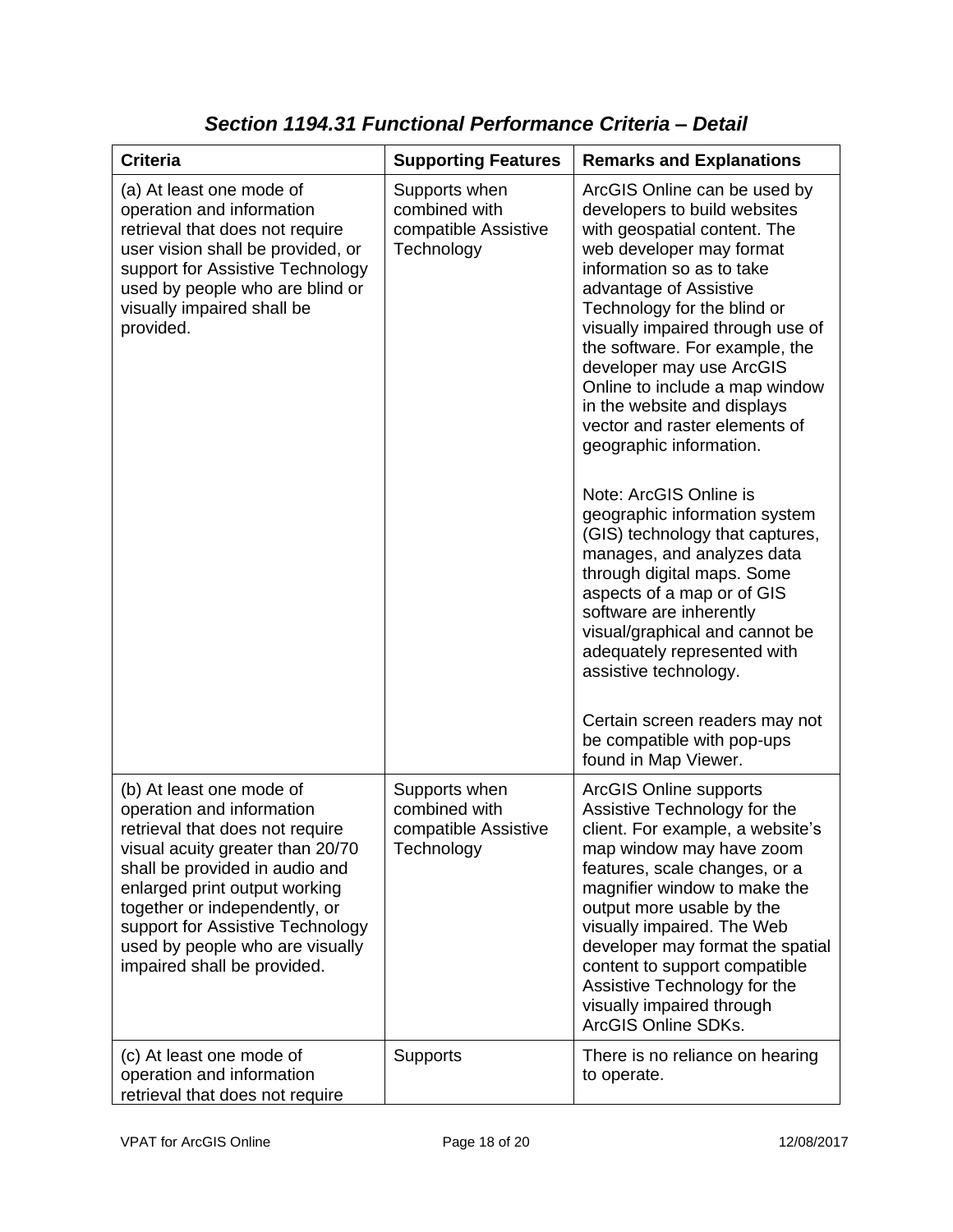| user hearing shall be provided, or<br>support for Assistive Technology<br>used by people who are deaf or<br>hard of hearing shall be provided.                                                                                                                  |                 |                                                                                                                                                                                                                             |
|-----------------------------------------------------------------------------------------------------------------------------------------------------------------------------------------------------------------------------------------------------------------|-----------------|-----------------------------------------------------------------------------------------------------------------------------------------------------------------------------------------------------------------------------|
| (d) Where audio information is<br>important for the use of a<br>product, at least one mode of<br>operation and information<br>retrieval shall be provided in an<br>enhanced auditory fashion, or<br>support for assistive hearing<br>devices shall be provided. | Not Applicable  | There is no reliance on hearing<br>to operate.                                                                                                                                                                              |
| (e) At least one mode of<br>operation and information<br>retrieval that does not require<br>user speech shall be provided, or<br>support for Assistive Technology<br>used by people with disabilities<br>shall be provided.                                     | <b>Supports</b> | There is no reliance on speech<br>to operate.                                                                                                                                                                               |
| (f) At least one mode of operation<br>and information retrieval that<br>does not require fine motor<br>control or simultaneous actions<br>and that is operable with limited<br>reach and strength shall be<br>provided.                                         | Supports        | Operation and information<br>retrieval is dependent on<br>operating system settings and<br>configurations. The software<br>supports operating systems and<br>configurations designed to assist<br>users with accessibility. |